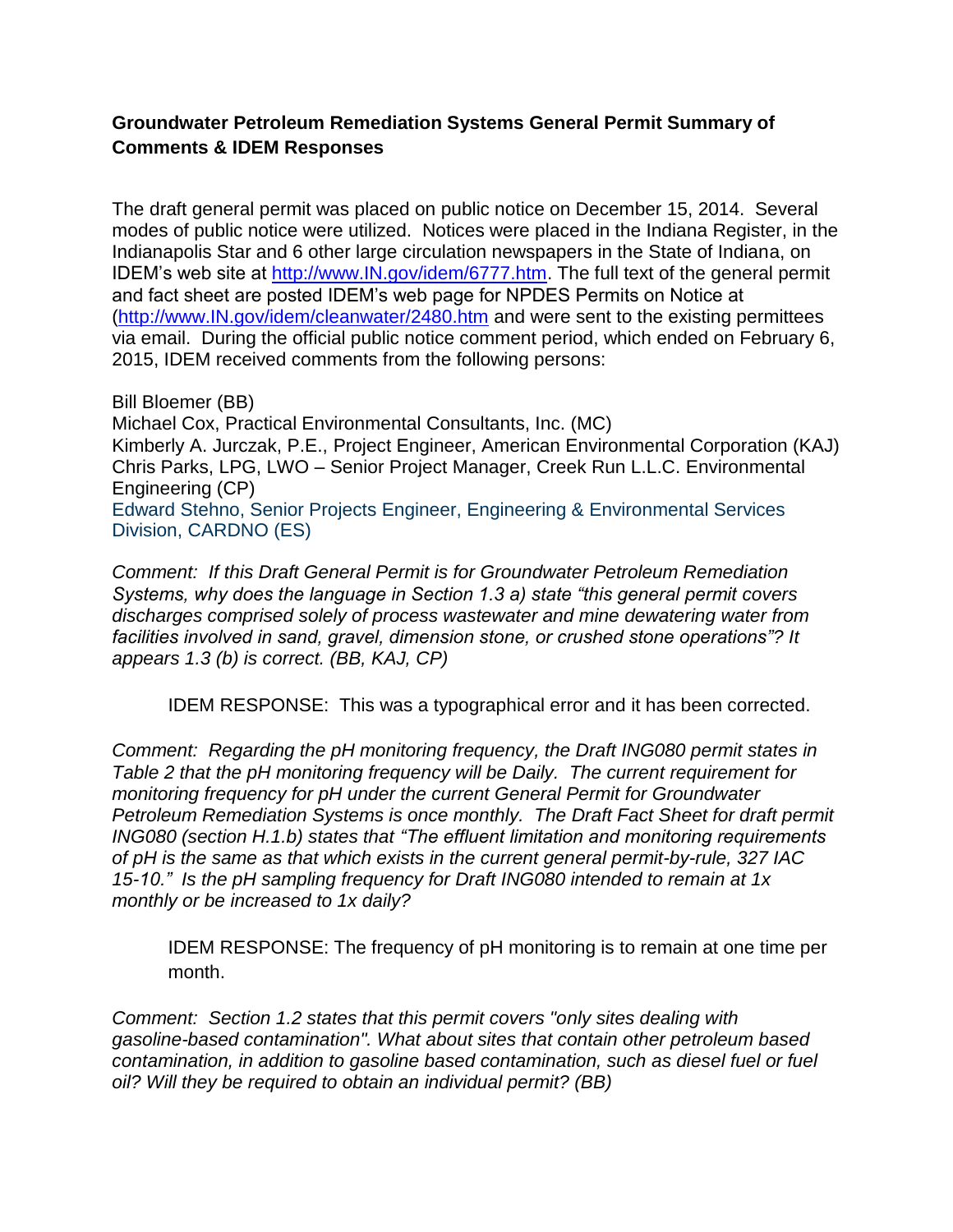IDEM RESPONSE: Several representatives of the regulated community raised this issue. OWQ staff consulted with staff of the IDEM Office of Land Quality and U.S. EPA to determine what effluent limits and monitoring requirements would be appropriate for such circumstances. The general permit has been amended to remove the restriction of just gasoline for defining what is meant be "petroleum remediation". The revised language also includes "diesel fuel and kerosene" and in such cases additional effluent parameters will be applicable to the discharge as found in Table 3 of Section 2.1 of the general permit.

*Comment: The groundwater remediation systems are placed on active gas stations. Often times, these gas stations also offer diesel and kerosene for their customers. There is a potential that the diesel and kerosene USTs will leak and will need to be remediated as well. Would IDEM OWQ consider adding diesel and kerosene based contamination to the general permit language in addition to gasoline contamination? Additional constituent parameters may need to be analyzed and included in the general permit. (KAJ)*

IDEM RESPONSE: See response above.

*Comment: Some gasoline stations have expanded to include diesel fuel for semitrucks. Over the past few years, a number of truck stops are beginning to add Diesel Exhaust Fluid (DEF) USTs and pumps. The DEF pumps are typically located adjacent to fuel pumps such that the vehicle operator can fill up both diesel and DEF without moving the truck. There is a potential that the DEF USTs will leak and will need to be remediated as well. Would IDEM OWQ consider adding DEF based contamination to the general permit language in addition to gasoline contamination? Additional constituent parameters may need to be analyzed and included in the general permit. (KAJ)*

IDEM RESPONSE: See response above.

*Comment: Can the Groundwater Petroleum Remediation Systems Permit be expanded to cover gasoline-based, diesel-based, and other petroleum compounds (fuel oil, kerosene, jet fuel, etc.) by expanding the required parameters for monthly monitoring. Specifically by adding Naphthalene to the Benzene requirement for reporting. Naphthalene is also found in gasoline and is generally harder to remove from the waste stream than benzene, thereby making it a good indicator if the waste stream meets discharge requirements. (CP)*

IDEM RESPONSE: See response above.

*Comment: Per the discussion at the Friday January 30th information meeting the draft of the NPDES permit for Groundwater Petroleum Remediation Systems as written appears to be solely for "gasoline-based contamination". Can this permit be utilized or*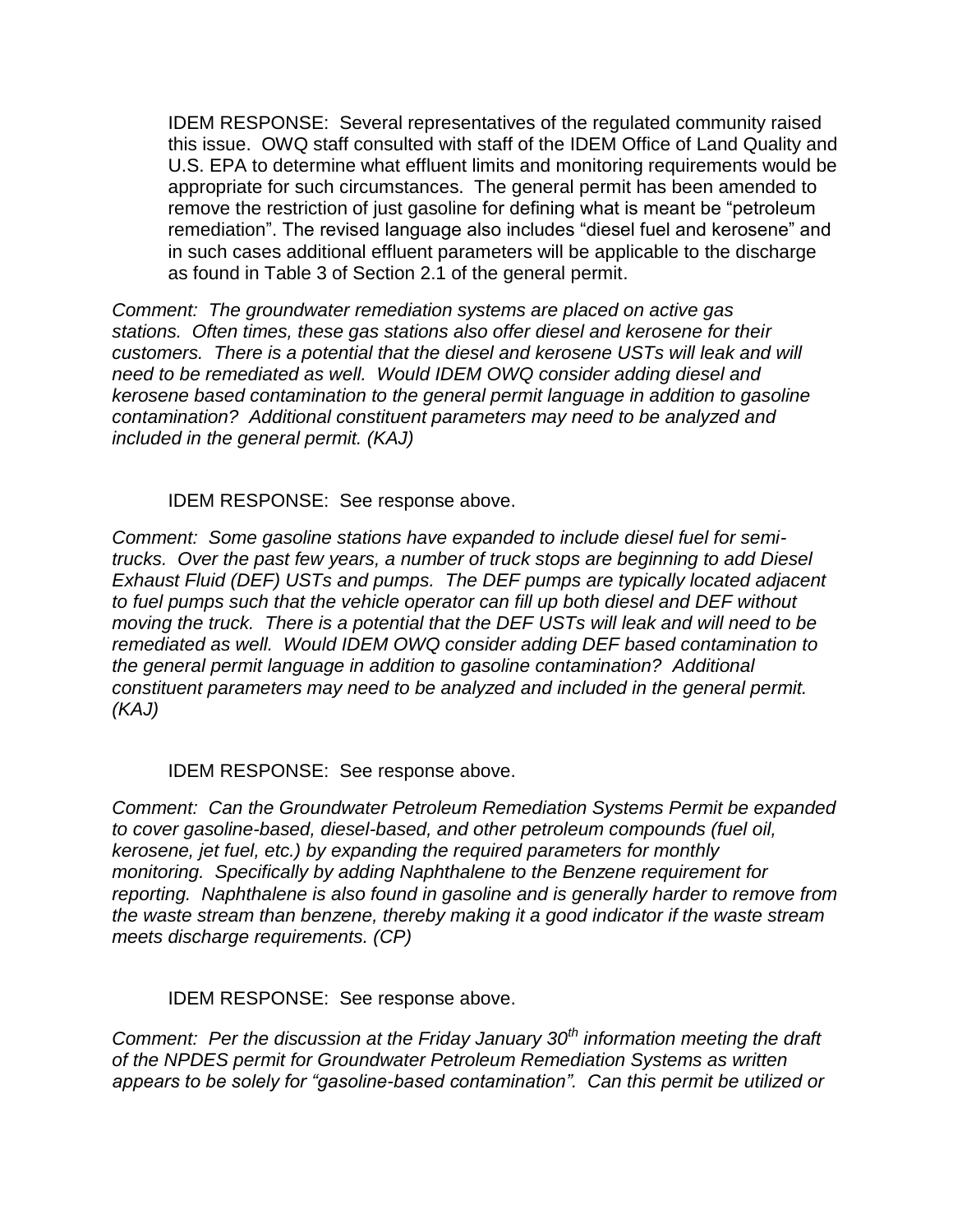*modified to include other potential petroleum releases such as diesel, kerosene, or other petroleum products which are commonly found at petroleum release sites? (ES)*

IDEM RESPONSE: See response above.

*Comment: For permit termination, is a permit termination request letter acceptable to the OWQ in lieu of the Notice of Termination (NOT) form? (KAJ)*

IDEM RESPONSE: A letter requesting termination of the general permit coverage will be acceptable if it provides all required information necessary to terminate the permit coverage.

*Comment: Some remediation systems have added water treatment additives in order to reduce the amount of scale build-up on the equipment due to hard water and to extend the life of the granulated activated carbon units. The IDEM excess liability trust fund (ELTF) has approved the addition of these water treatment additives to groundwater remediation systems. Can the IDEM ELTF approval be used for the IDEM OWQ approval? (KAJ)*

IDEM RESPONSE: No, the ELTF approval for water treatment additives is a different document than the document required by the Office of Water Quality for general permit coverage. A separate approval from the Office of Water Quality will be required for water treatment additives used in equipment covered by general permits.

*Comment: For reporting Noncompliance, will IDEM OWQ still accept the Noncompliance 24-hour Notification Fax Report (State Form 52415)? If so, will the IDEM OWQ accept the State Form 52415 in lieu of calling IDEM? Will the IDEM OWQ accept the State Form 52415 in lieu of submitting the required written report within 5 days? (KAJ)*

IDEM RESPONSE: Yes, submission of State Form 52415 to IDEM via fax is an acceptable way of reporting noncompliance in lieu of calling IDEM. IDEM actually prefers and encourages the submittal of this form electronically by sending it via email to [wwreports@idem.IN.gov.](mailto:wwreports@idem.IN.gov) Submission of said document via fax or email within 24 hours of noncompliance fulfills both the oral and written reporting requirements.

*Comment: If an existing NPDES permit has an expiration date in 2015, prior to the Draft General Permit for Groundwater Petroleum Remediation Systems becomes effective, will the Permittee have to submit an additional Notice of Intent after the General Permit effective date? (KAJ)*